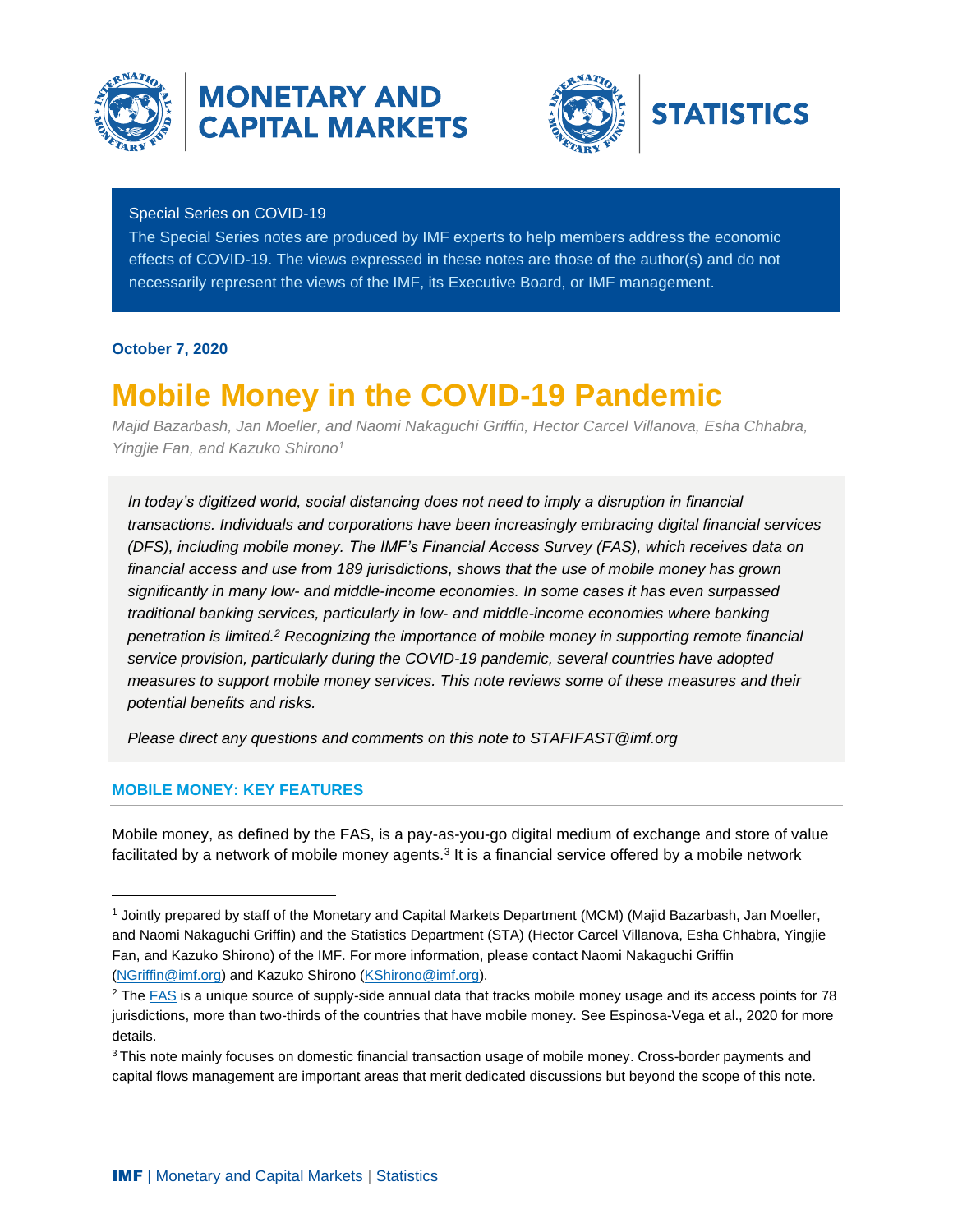operator (MNO) or another entity that partners with an MNO. Unlike mobile banking which is the use of an application on a mobile device to execute banking services, a bank account is not required to use mobile money services—the only pre-requisite is a basic mobile phone.

Mobile money has several features that can support undisrupted financial transactions in the current pandemic, including:

**High levels of market penetration:** Mobile money has laid a firm footprint in many low- and middle-income countries. Africa is often considered the epicenter of mobile money, but the usage of mobile money has also grown significantly in many other parts of the world. Among low-income economies which report mobile money data to the FAS, the number of mobile money accounts is more than twice the number of commercial bank accounts per 1,000 adults on average (Figure 1, left panel). Similarly, in many lower middle-income economies, mobile money penetration is on par with that of commercial banks or even greater (Figure 1, right panel). These high levels of mobile money penetration suggest that it is a readily available payment option in many of these economies. During the current pandemic, there is an opportunity which can support greater usage to substitute away from in-person cash transactions. In fact, many governments are leveraging mobile money to provide social assistance to their citizens at this time of great need (Davidovic et al. 2020).

## **Figure 1: Mobile money accounts are widespread in many low-and middle-income countries, 2019 or latest**



Deposit accounts vs. Mobile money accounts (per 1,000 adults)

Number of registered mobile money accounts per 1,000 adults *Source: Financial Access Survey and IMF staff calculations.*

*Note: \* indicates 2019 data are not available and 2018 data are used.* 

*Minimal physical contact:* Mobile money allows account holders to transfer money and engage with other financial transactions with minimal physical contact, helping mitigate the spread of the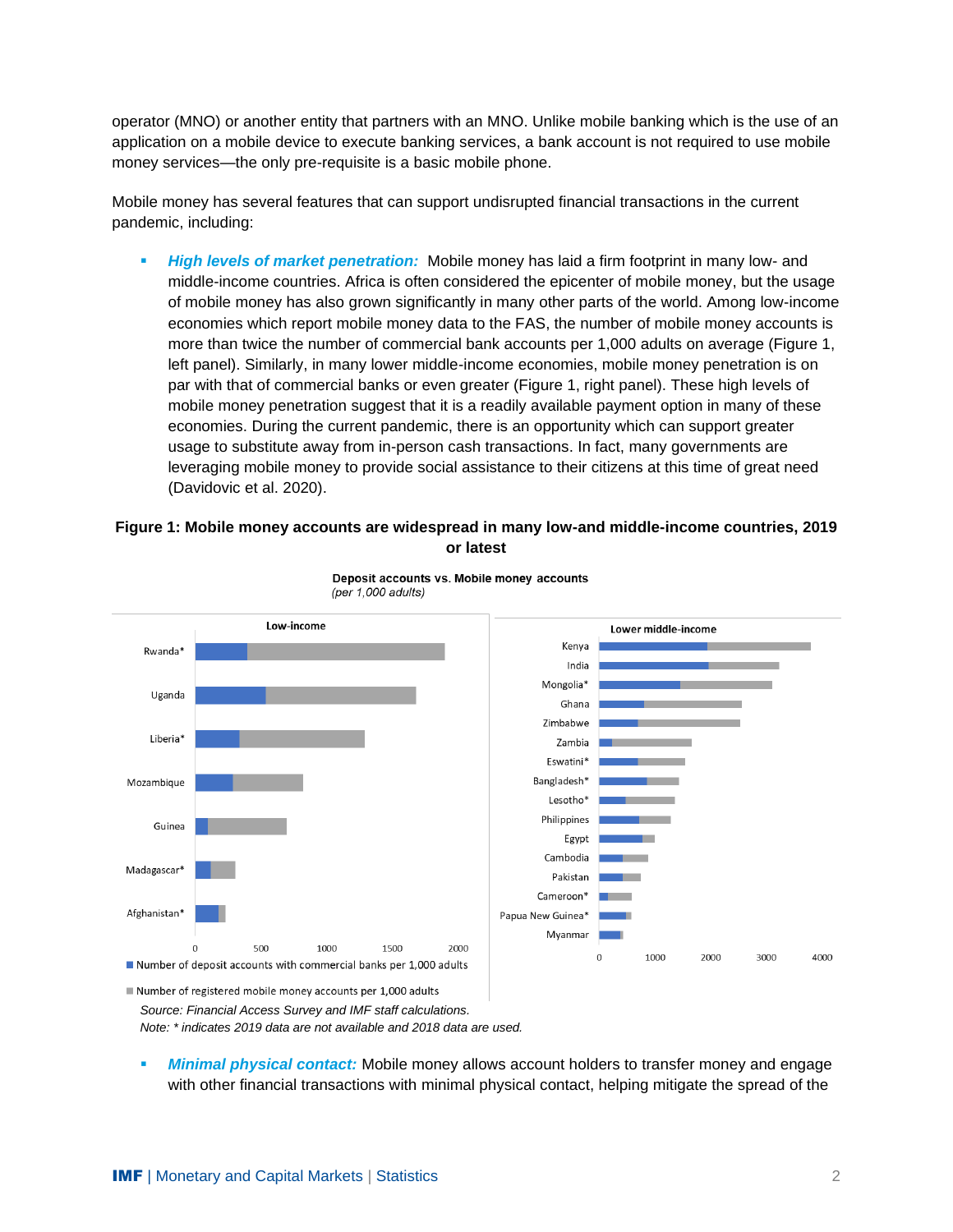virus.<sup>4</sup> In addition, mobile money has a significantly larger number of access points compared with traditional banking services, allowing for mobile money users to limit travel time and distance when restricted movements rules are in place (Figure 2). As the only prerequisite for using mobile money services is a basic mobile phone, users can carry out financial transactions—including making peer-to-peer transfers, bill payments, in-store purchases, remittances, savings, and receiving social program benefits—across mobile money accounts through the data messaging channel. In select countries, microcredit is also offered via mobile money. Studies also suggest that, as mobile money reaches scale, new and enhanced services including credit and insurance may be offered through this channel on a larger scale (GSMA, 2018).

**Figure 2: Large number of mobile money agent outlets relative to ATMs, 2019 or latest**





 *Source: Financial Access Survey and IMF staff calculations. Note: \* indicates 2019 data are not available and 2018 data are used.*

**EXTED** *High usage among the unbanked*: The majority of the 78 countries reporting mobile money data to the FAS are low- and middle-income economies.<sup>5</sup> In these economies, mobile money allows the unbanked to carry out fund transfers and in some cases savings and other financial

<sup>4</sup> Using mobile money involves some physical contact as cash-in/cash-out services need to be carried out through mobile money agents. However, as long as the mobile money account has sufficient balance, financial transactions such as bill payments can be conducted contactless.

<sup>5</sup> Mobile and internet banking tends to be more prominent in high-income economies.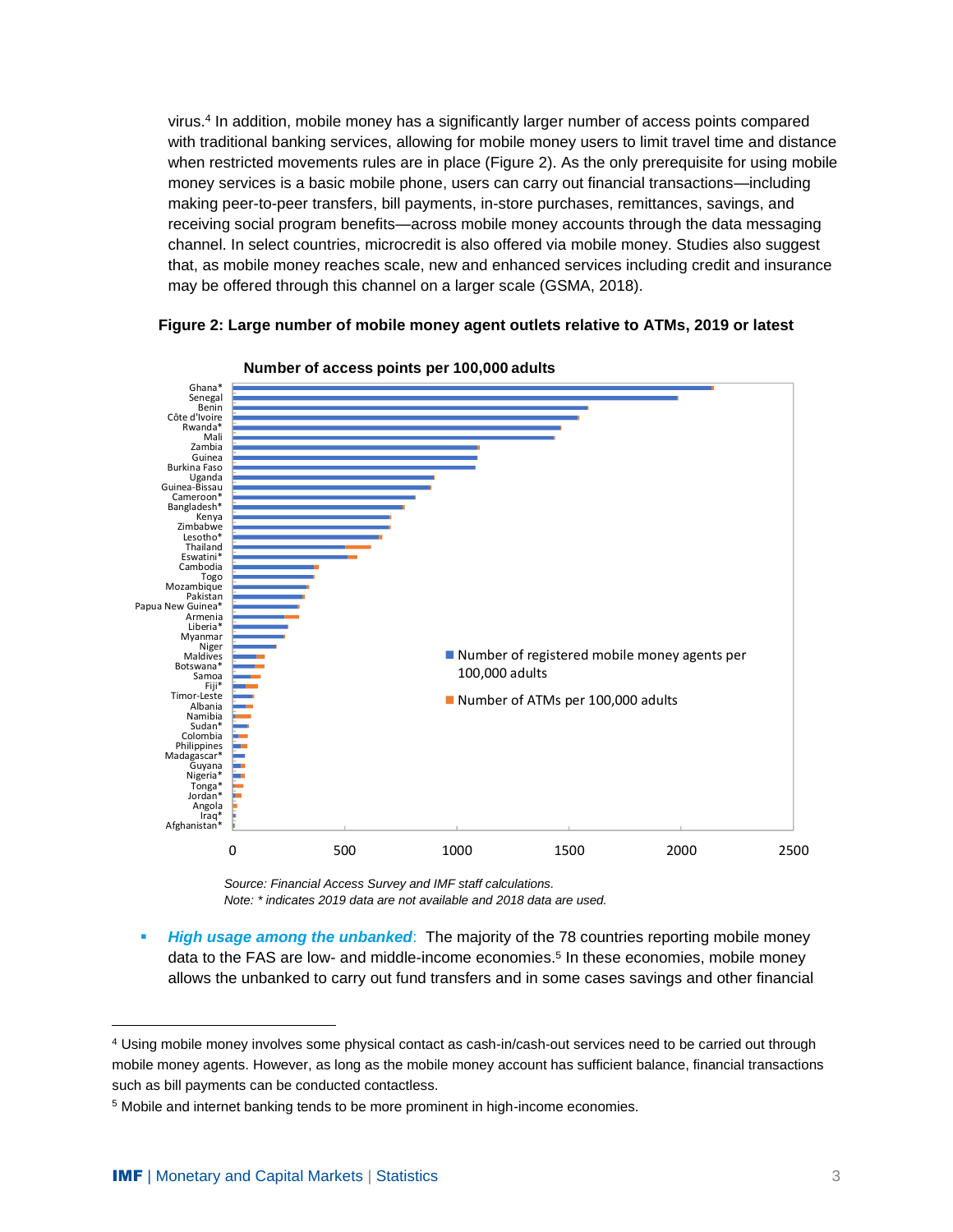services. For example, two commercial banks in Kenya have partnered with M-PESA to offer additional financial products—M-Shwari and KCB M-PESA. M-PESA account holders can open and operate an M-Shwari/KCB M-PESA account with both savings and credit facilities entirely through the M-PESA platform.<sup>6</sup> M-PESA users can move money from their M-PESA account to their M-Shwari/KCB M-PESA account and earn interest. They can also leverage their mobile money usage history as a proxy credit score and apply for loans if needed.

#### **POLICY RESPONSES RELATED TO COVID-19**

Following the outbreak of the COVID-19 pandemic, some countries have adopted measures to encourage the use of mobile money. The IMF's Statistics Department has been publishing information on such measures through a [Financial Access COVID-19 Policy Tracker](https://www.imf.org/~/media/Files/Topics/COVID/2020-fas-covid-19-policy-response-tracker-smes-and-mobile-money-080320.ashx) (IMF, 2020a), which documents policy responses related to mobile money and other DFS during the COVID-19 pandemic (see Box 1 for other DFS). Based on this information, these policy measures for mobile money can be categorized into three broad areas: (i) cuts in fees related to person-to-person (P2P) transactions; (ii) relaxation of balance and transaction limits; and (iii) easing of know your customer (KYC) requirements (Figure 3).<sup>7</sup>

- **P2P transaction fee cuts:** Several regulators and in some cases mobile money operators have announced emergency measures to temporarily suspend mobile money transaction fees for different kinds of transactions. In Kenya, the central bank suspended the customary 1 to 1.5 percent fee charged by mobile network operators on transfers below the equivalent of USD 10 transfers within the M-PESA<sup>8</sup> platform, from March 16, 2020 until year-end. Similar emergency measures have been put in place in Liberia, with the central bank suspending all charges to users for money transfers as well as merchant transactions until the first week of July. <sup>9</sup> These interim fee suspensions, on the one hand, reduce the cost of mobile money transactions for users and provide temporary relief to individuals under the current pandemic. On the other hand, P2P transactions account for 91 percent of the money circulating within the mobile money ecosystem and thus these fees are an important revenue source for mobile network operators to ensure business continuity (GSMA, 2020).
- **Increased balance and transaction limits:** In compliance with Anti-Money Laundering/Combating the Financing of Terrorism (AML/CFT), regulators typically impose different transaction limits (number and value) on the type of mobile money account (GSMA, 2019a). <sup>10</sup> To encourage social distancing, some jurisdictions have relaxed these limits temporarily. For example, Bank of Zambia has increased the per-day transaction limits for 1st tier

 $6$  M-Shwari, a bank account with both savings and credit facilities that can be accessed entirely through M-PESA, the mobile money platform, was launched in late 2012 by the Commercial Bank of Africa (CBA) and Safaricom in Kenya. <sup>7</sup> These policy measures may have inherent risks as discussed in the following section.

<sup>&</sup>lt;sup>8</sup> M-PESA is a mobile money transfer service, which was launched in 2007 by Vodafone Group Plc and Safaricom, the largest mobile network operator in Kenya.

<sup>9</sup> In Mozambique, transaction fees up to a daily limit of 1,000 MZN (~ USD 14) were waived effective April 10, 2020 for an initial period of three months. The central bank on July 9, 2020 approved a three-month extension for this measure.

<sup>&</sup>lt;sup>10</sup> Entry-level accounts tend to have lower transaction limits and less stringent due diligence requirements than top tier accounts, which have higher transaction limits but also require additional KYC documentation.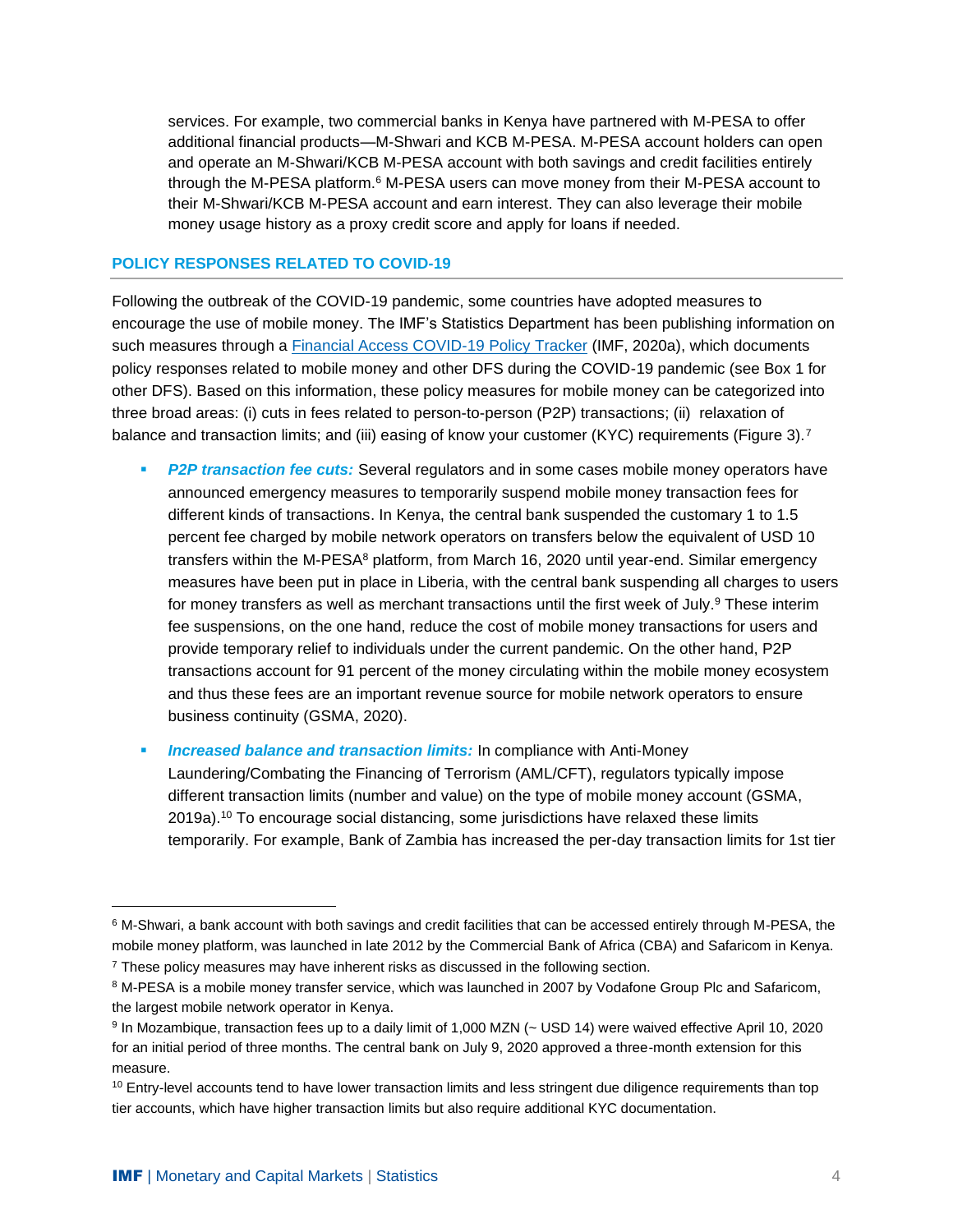and 2nd tier individuals<sup>11</sup> as well as small-scale farmers (and non-incorporated enterprises) to ZMW 20,000 (~USD 1,100); ZMW 100,000 (~USD 5,400); and ZMW 1,000,000 (~USD 54,000) respectively.<sup>12</sup> In Mozambique, the limit on mobile money wallets has been doubled to MZN 50,000 (~USD 700).

**Exible KYC onboarding:** KYC onboarding consists of being able to identify customers as well as gather enough information to determine the risk of the customer engaging in illicit finance (GSMA, 2019b). Easing KYC requirements during the pandemic is intended to encourage individuals to make payments through mobile money services. Bank of Ghana eased KYC regulations on March 20, 2020 for an initial period of three months.<sup>13</sup> Getting more users on board the mobile money ecosystem can help limit disruptions to financial transactions as well as potential exposure to the virus through less physical contact during the pandemic.<sup>14</sup>



## **Figure 3: Key policy responses across jurisdictions: Mobile money**

*Source: Financial Access COVID-19 Policy Tracker, IMF.*

Early evidence on the possible impact of these measures is scarce. While there are reports on a rise in the number of users and payments relative to the pre-pandemic norm (The Economist, 2020), it remains to be seen until more data become available.

#### **RISKS**

The measures taken by country authorities are likely to support greater mobile money usage during the pandemic, as they make its usage less costly and/or less burdensome. However, these measures also

<sup>11</sup> Zambia has tiered KYC requirements for individual accounts. Tier 2 individual account holders require proof of address in addition to the documentation needed by Tier 1 individual account holders.

<sup>&</sup>lt;sup>12</sup> The old limits for 1st tier and 2nd tier individuals as well as small-scale farmers (and non-incorporated enterprises) were ZMW 10,000 (~USD 550); ZMW 20,000 (~USD 1,080); and ZMW 250,000 (~USD 13,500) respectively.

<sup>&</sup>lt;sup>13</sup> Mobile subscribers have been permitted to use existing mobile phone registration details to be on-boarded for a minimum KYC account.

<sup>&</sup>lt;sup>14</sup> While it is beyond the scope of this note, these measures point to the importance of regular data reporting and data transparency for monitoring purposes.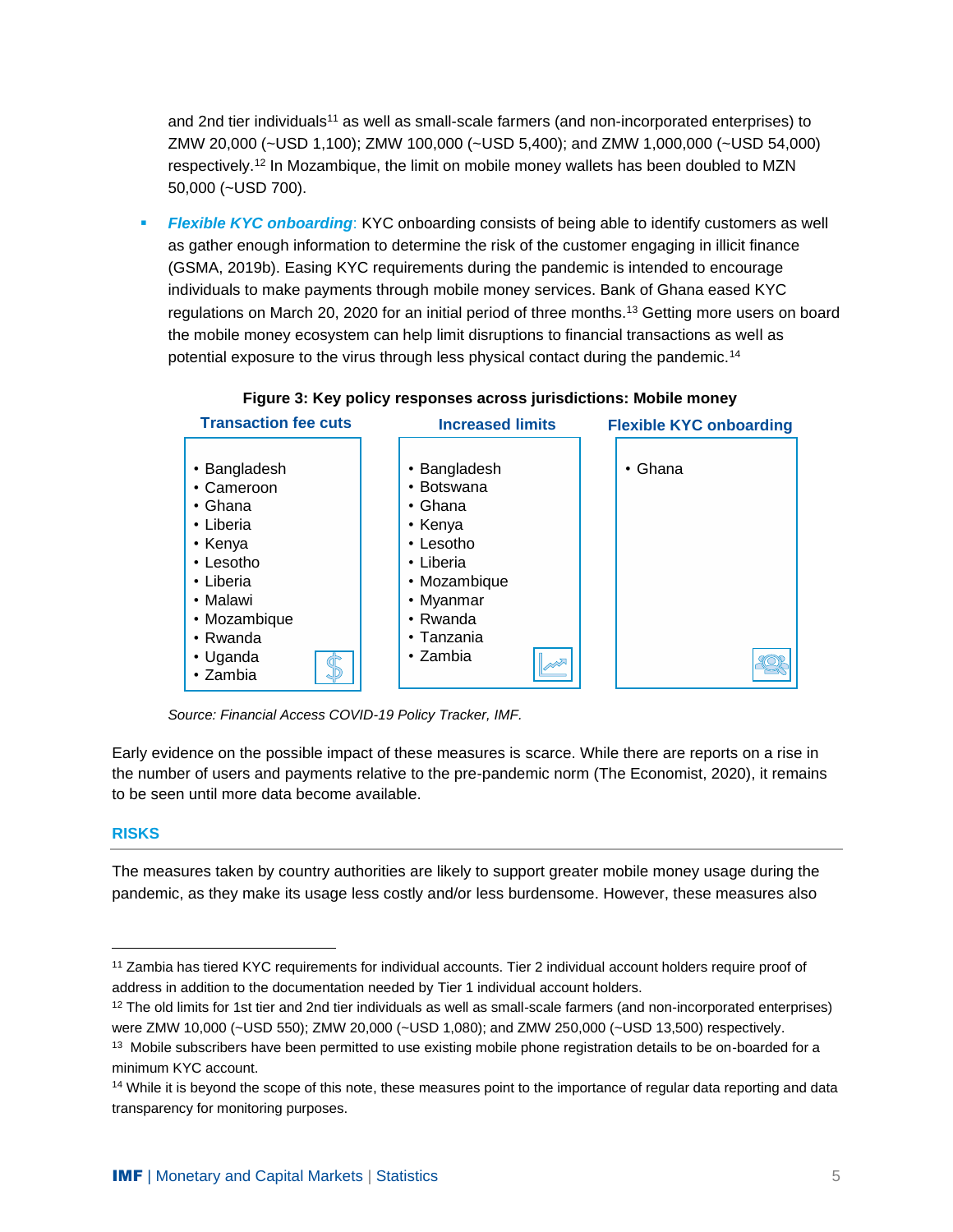imply certain risks to individual payment providers, users and the financial system more broadly. To minimize risks to the stability of the system, MNOs and regulators should engage in frequent dialogue and regulators should closely monitor evolving risks in the payment system. This section discusses potential risks related to profitability, operations, industry structure, regulatory arbitrage, customer protection and AML/CFT that are worth considering.<sup>15</sup>

- **Profitability:** The measures to promote mobile money are likely to reduce profitability of mobile money business segment of the payment providers. In the short-term, MNOs might be able to compensate the loss in transaction fee income with revenues from other business segments, e.g. voice or data fees. However, cross-subsidization may prove infeasible for an extended period, potentially jeopardizing the business model of MNOs. To ensure that payment providers can make necessary investments to maintain and develop their payment infrastructure, suspension of mobile money transaction fees should be temporary.
- **Operational risks:** If the announced measures lead to an expansion of mobile money payments, payment providers may face several operational risks and challenges. They need to ensure sufficient capacity to handle an increase in the volume of transactions, continue recording transactions effectively and verifying the identity of the payor and the payee. In addition, even in the absence of an expansion, reduced profitability may hinder MNOs from maintaining the resources and infrastructure needed to minimize certain operational risks, including those from cyber-attacks. Cybersecurity policies need to be sufficiently strong to ensure the integrity of the payment platform and security of payments data, especially during peak demand periods.
- **Concentration risks:** Mobile money usually builds on mobile network providers that benefit from economies of scale, resulting in an industry structure with a few large players. On the one hand, failure of a large player can lead to disruption of the payment system, especially when it is difficult for other payment providers to fill the gap. To minimize the risk of failure of systemic payment providers, more stringent regulations and higher operational standards need to be in place for such systemically important service providers. On the other hand, smaller players are likely to face greater constraints in withstanding the current shock due to reduced profitability, which may lead to greater concentration of market power.
- **Regulatory arbitrage:** Once MNOs grow large enough to become important service providers in the payment system, regulators should ensure that mobile money promoting policies do not create an unbalanced regulatory environment in favor of MNOs. The regulation of payment systems in general should be technology neutral and allow for a level playing field between traditional banks and mobile money providers.
- **Customer protection:** Expansion of mobile money requires regulators to be more vigilant to ensure that customer funds are protected. Strict enforcement of regulations requiring mobile money providers to establish trust (or escrow) accounts with commercial banks against customer funds, segregated from funds of the MNO, is essential. To mitigate the risk of an MNO failure, payment providers should continue to hold a minimum amount of capital proportional to the total size of payments they facilitate,

<sup>&</sup>lt;sup>15</sup> For a broader study of risks and opportunities provided by fintech in advancing financial inclusion, see IMF Departmental paper by Sahay and others (2020).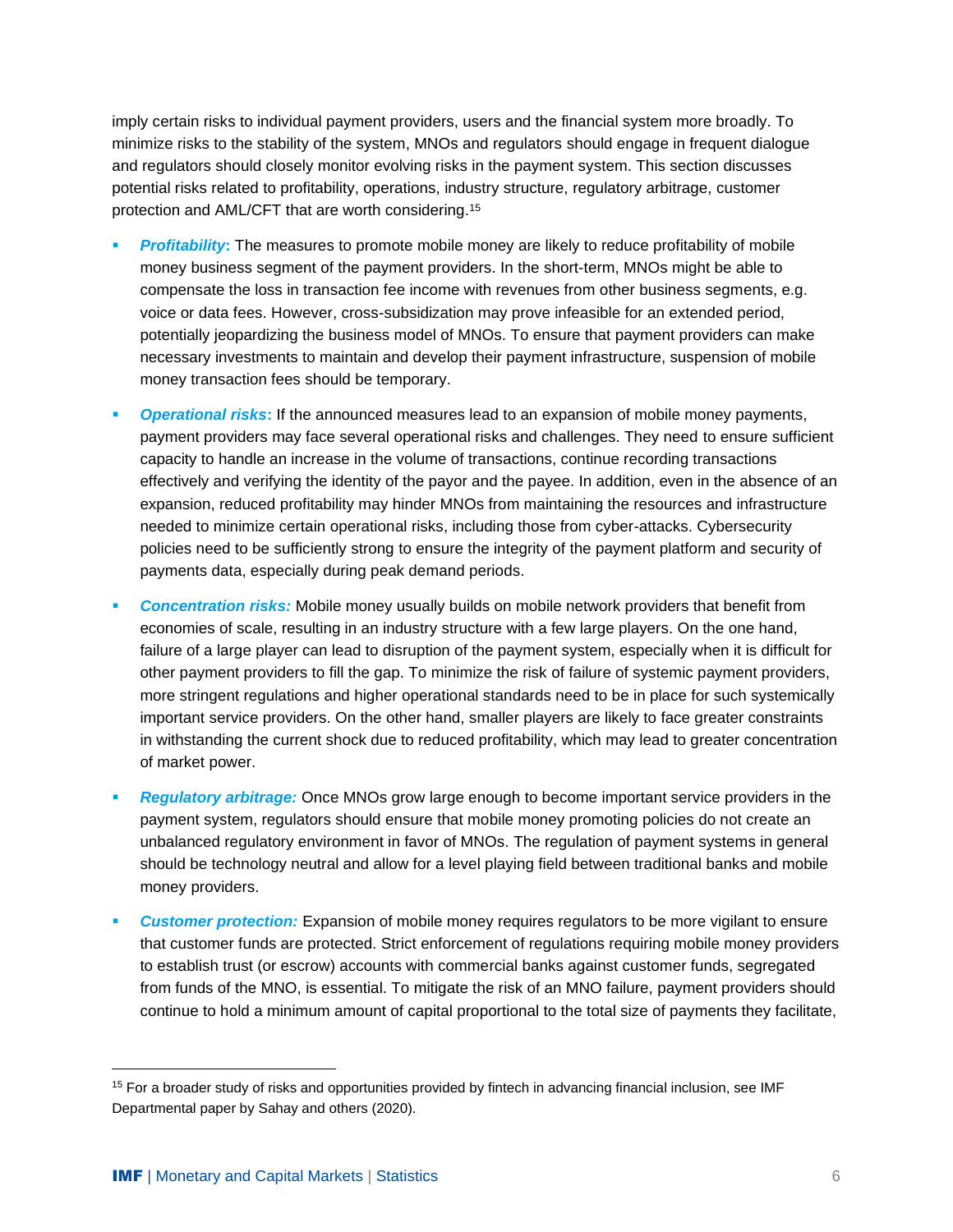and regularly reconcile trust accounts with the e-money value and report turnover to regulators. Consumer protection could be further enhanced by taking transparency measures through requiring corporate disclosures by MNOs, introducing regulations that promote fair treatment of customers and enhancing the legal environment for proper handling of customer complaints.

**AML/CFT:** Raising transaction limits while relaxing KYC requirements could expose jurisdictions to higher risks of not being compliant with Financial Action Task Force (FATF) standards, especially if technological or capacity constraints limit the ability of authorities to effectively monitor financial flows. While the FATF recommendation on customer due diligence (CDD) in principle allows to postpone the verification of identification information, country authorities should be mindful that a CDD simplification does not lead to an exemption.<sup>16</sup> Mobile money providers should be asked to remedy any pandemic-related delays in customer verification within a reasonable timeframe. Any extension of higher transaction and account limits should be contingent on robust evidence that risks have remained contained.

#### **Box 1: Policy responses to the COVID-19 pandemic: Other digital financial services**

Mobile money is most prevalent in countries where there is limited penetration of traditional financial services. In several upper-middle and high-income countries where mobile money either does not exist or has limited uptake, a different type of digital financial services—mobile and internet banking—has gained greater traction. Mobile banking, as defined in the FAS, is the use of an application on a mobile device to access and execute banking services, such as check deposits, balance inquiry, and payment transfers. The distinction between mobile money and mobile banking is important. While the latter is linked to a traditional bank account, mobile money is not (IMF, 2019).

In countries where mobile and internet banking is widely adopted, regulators and central banks have also recently enacted policies to encourage the use of digital payments in the current pandemic context. Real-time data on the number of downloads of financial mobile applications from a sample of 74 countries, suggests that the spread of COVID-19 has led to an increase in the relative rates of these daily downloads (Fu and Mishra, 2020). Similar to transaction fee waivers and increased transaction limits for mobile money discussed above, several economies have put in place regulations to eliminate bank fees and/or commissions on digital transactions via mobile and internet banking. For example, in Kuwait, effective March 12, charges and commissions on point of sale (POS), ATMs, and online banking transactions have been removed for a period of three months. Similarly, in Portugal, the minimum fees for businesses on POS payments have been eliminated and the maximum limit for contactless transactions has been permanently increased from EUR 20 to EUR 50.

Analogous to easing KYC regulations for onboarding in the case for mobile money, central banks and regulators have taken steps to facilitate digital payments. In Bolivia, for instance, the use of electronic

<sup>&</sup>lt;sup>16</sup> [FATF Recommendation](https://www.fatf-gafi.org/media/fatf/documents/recommendations/pdfs/FATF%20Recommendations%202012.pdf) 10 states that "Countries may permit financial institutions to complete the verification as soon as reasonably practicable following the establishment of the relationship, where the money laundering and terrorist financing risks are effectively managed and where this is essential not to interrupt the normal conduct of business."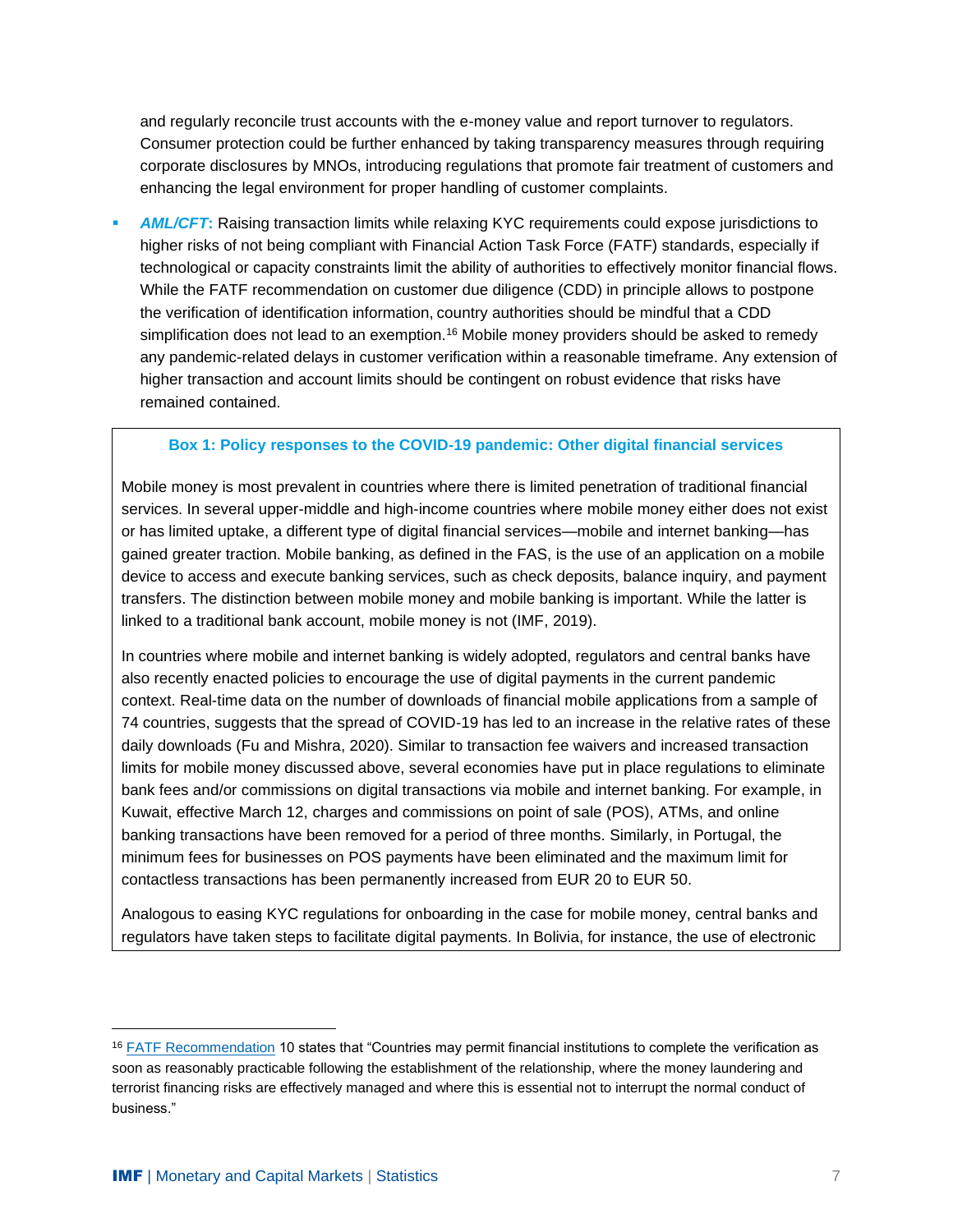payments for the purchase of goods and services is being promoted by making an electronic signature the only requirement to carry out financial transactions or remote purchases.

Digital payments are also serving as a useful mechanism for governments to make transfers to individuals (G2P) under various social protection programs. Bank of Indonesia is supporting government programs to accelerate non-cash social aid disbursements to citizens in conjunction with payment system service providers. In addition, in Paraguay, the government is providing subsidies to independent workers and low-income population through mobile payments using electronic wallets.<sup>17</sup>

<sup>&</sup>lt;sup>17</sup> See Agur and others (2020) for a broader discussion on digital financial services in the pandemic context and IMF (2020b) for a discussion on the use of digital payments as a mechanism to implement cash transfers to vulnerable populations.